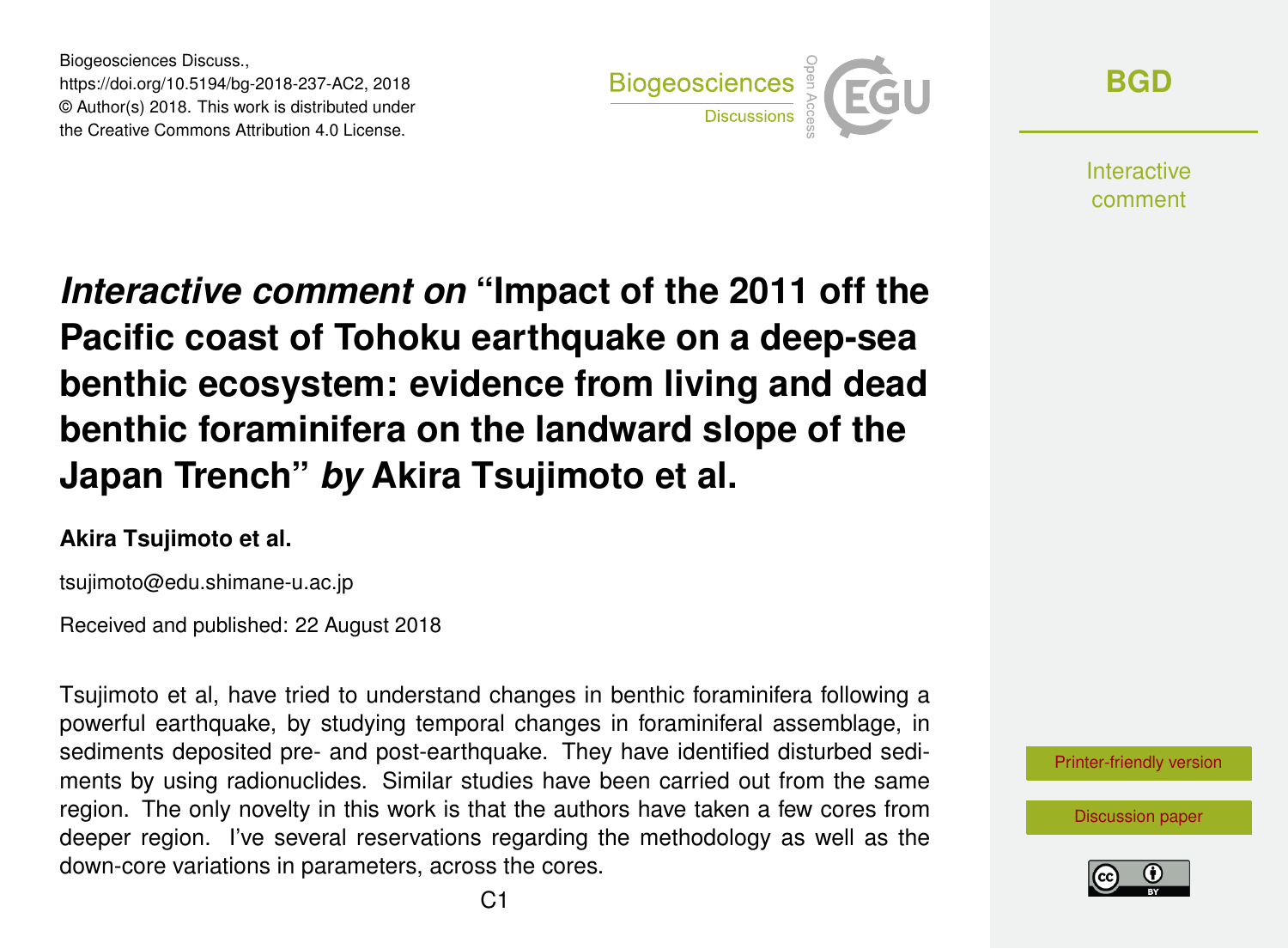Response: We would like to thank anonymous referee 2 for critical and constructive comments. Reviewer's comments were really helpful to improve our manuscript. Detailed responses to the review comments are below. All technical comments on supplementary file were corrected or incorporated. Added or improved sentences are written in red-letters in the manuscript.

1. The title of the manuscript needs to be rephrased. Please see annotated manuscript for details.

Response: We changed title based on the suggestions of referees 1and 2 as "Impact of the 2011 Tohoku-oki Earthquake on the deep-sea benthos: Evidence from foraminifera of the Japan Trench slope".

2. The first sentence of the introduction should be reworded.

Response: We changed the first sentence of the introduction.

3. Page 2, Line 11, please specify which fauna? The reference is also missing.

Response: We added the species name (Psammosphaera spp.) and reference (Toyofuku et al., 2014).

4. Page 2, Line 21, replace 'Their'with 'Foraminiferal'.

Response: We corrected.

5. Can the authors explain the logic behind sampling during two consecutive years (2011 and 2012)?

Response: We added short description on sampling strategy in line 4 to 6 of page 3 and also limitations on consistent samplings between 2011 and 2012 in line 7 to 11 of page 3.

6. Page 3, Line 14, the authors state that samples were stored at -80C for foraminiferal studies. Such a cold temperature will results in breakage of foraminiferal tests due to **[BGD](https://www.biogeosciences-discuss.net/)**

Interactive comment

[Printer-friendly version](https://www.biogeosciences-discuss.net/bg-2018-237/bg-2018-237-AC2-print.pdf)

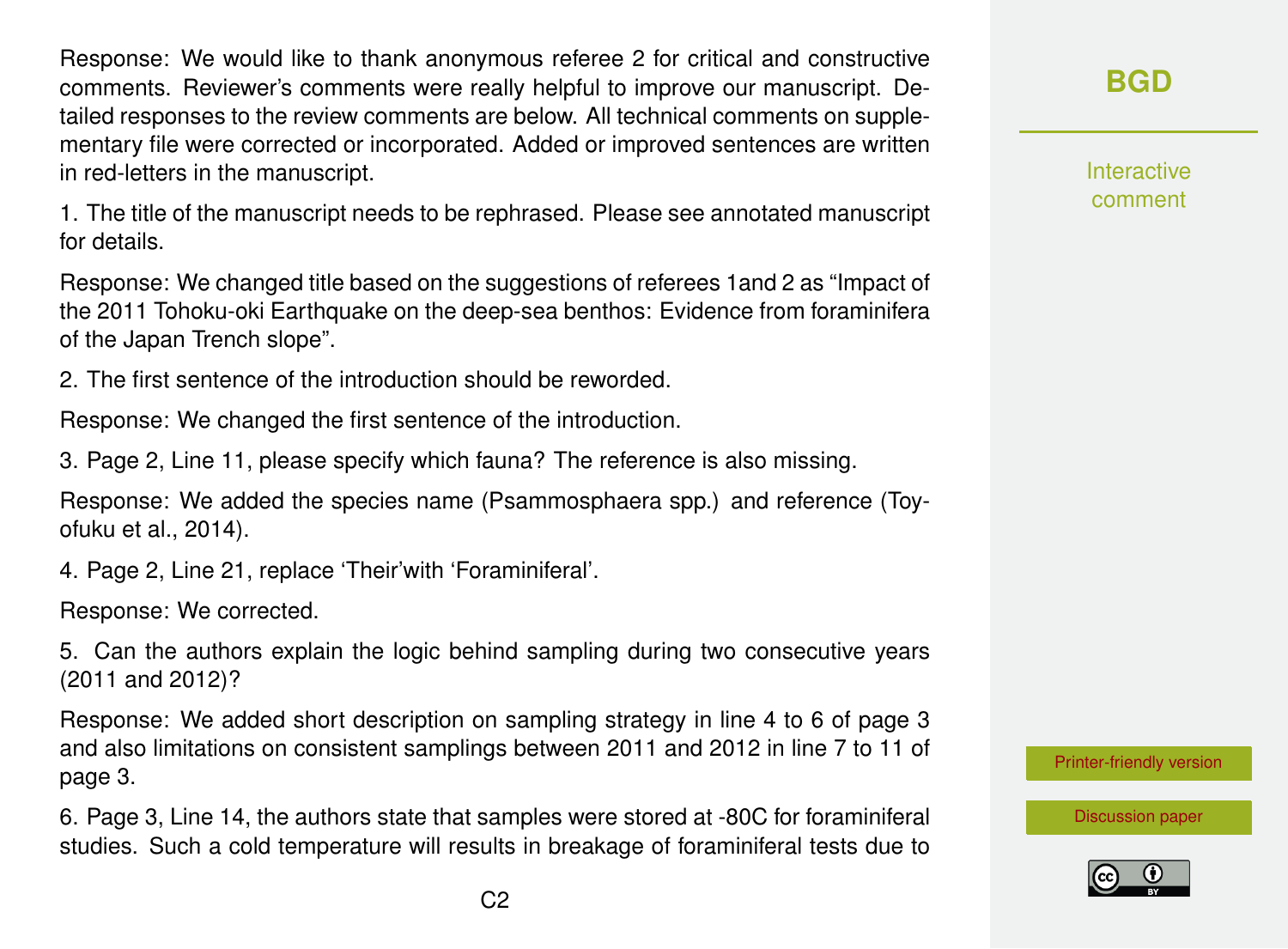thawing. The breakage will thus significantly alter benthic foraminiferal assemblage.

Response: In case biological samples, it is preferable to freeze at lower temperature such as -80dC or even lower, because freezing at -20dC or -30dC can cause cell destruction (e.g. McHatton et al. 1996, Appl. Environ. Microbiol. 62:954–958.) due to water crystal formation. We thus think that -80dC preservation may reduce these physical destructions even for foraminiferal test. However, we agree that freezing and staining with rose-Bengal afterward is not common protocol in foraminiferal study and may have biased our results. We noted potential effects of freezing in the discussion.

7. The authors followed a strange methodology for foraminiferal analysis. To preserve and identify living benthic foraminifera, the sediments should be stained with rose-Bengal, immediately after collection. Unfortunately, the authors stored the sediments at -80C, oven dried it, sieved by using a 63 um sieve and THEN STAINED THE RESIDUE. I think, it is absolutely wrong. The living assemblage will be significantly underrepresented. 8. Staining the samples for just one day is insufficient. A minimum of couple of weeks of staining is widely recommended.

Response: In this study, we followed the traditional procedure for rose-Bengal staining method by Takayanagi (1978, Manual of Microfossil Studies) and subsequent studies mainly by Japanese researchers (e.g., Tsujimoto et al., 2006; Nomura and Kawano, 2011). Also, we did NOT oven-dry the sediment before staining; we revised the text to make it clear. We understand the importance of the standard staining method as the reviewer pointed out, especially for the benthic foraminiferal monitoring studies (e.g., Schönfeld et al., 2012). However, although the living assemblage may be underrepresented, we mainly discuss temporal faunal changes based on total (i.e. living and dead) foraminifera. Furthermore, in the revised manuscript, we discuss more based on total fauna, not by "living" fauna which may represent underestimated numbers. We noted these methodological limitations in the discussion. Although these limitations on methodologies to study on "living" fauna, , temporal trend in total foraminiferal assemblage indicates the impact of large-scale seafloor disturbance on deep-sea benthic **[BGD](https://www.biogeosciences-discuss.net/)**

Interactive comment

[Printer-friendly version](https://www.biogeosciences-discuss.net/bg-2018-237/bg-2018-237-AC2-print.pdf)

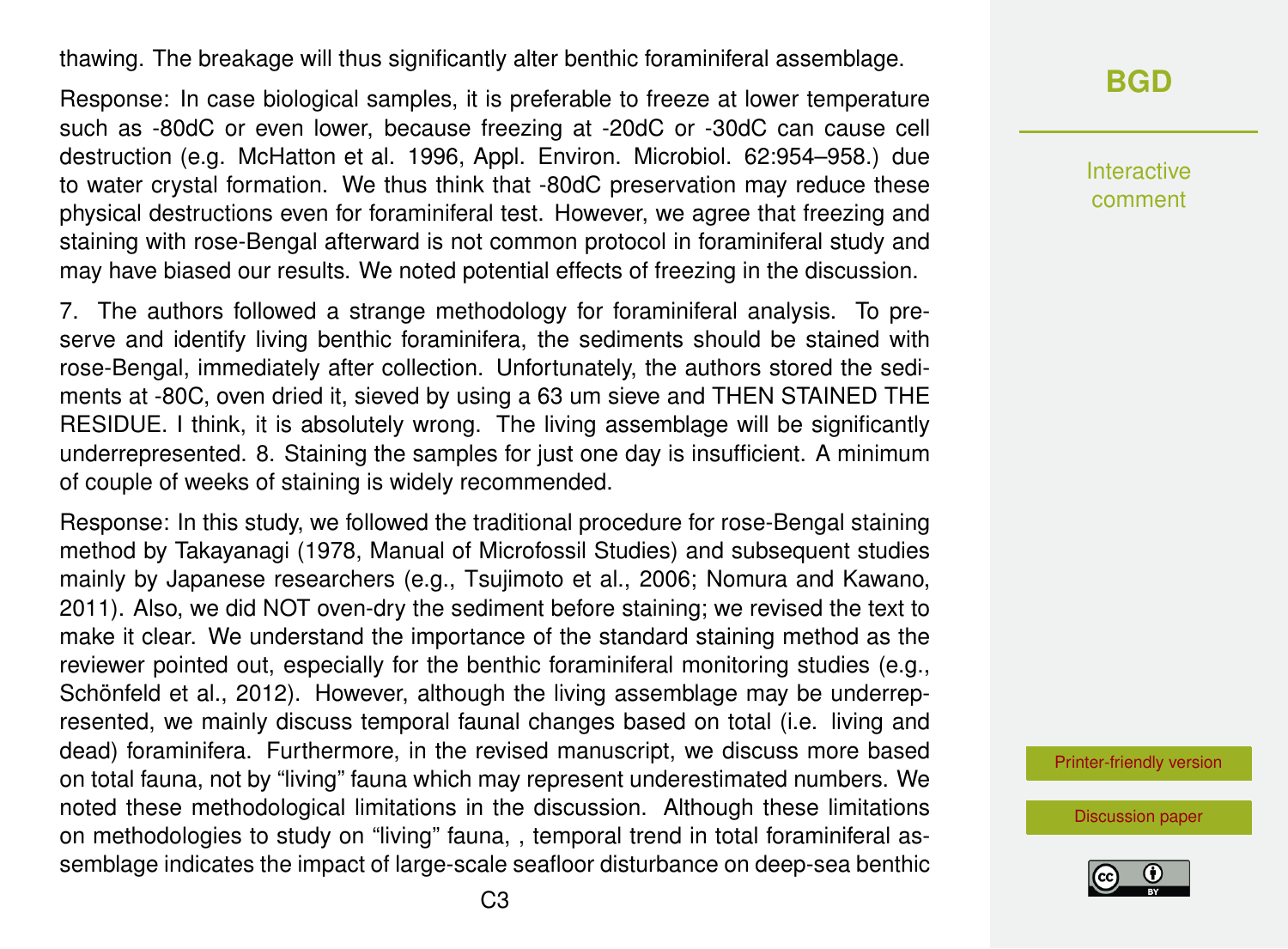ecosystem together with concurrent sedimentological analyses, thus we believe these results are worth to be published in this journal.

9. The authors chose a odd mesh size (106 um) to pick benthic foraminifera. The recommended mesh size for benthic foraminiferal study is 63 um. A few authors have also used >125 um fraction. The choice of these authors does not match with either of the widely used mesh size, thus making it difficult to compare their results with other studies.

Response: This size fraction follows our conventional procedure by Nomura (1995), Tsujimoto et al. (2013), and Takata et al. (2015), which studied deep sea benthic foraminifera. We added these references in the text. We aware that most ecological studies used either 63  $\mu$ m or 125 $\mu$ m sieves, and the differences in sieve size in our studies hampers direct comparison with such ecological or environmental monitoring studies. We noted these methodological limitations in our revised manuscript. However, even though there are such limitations when comparing with other studies, we believe that the temporal and spatial trends found in our study based on consistent taxonomical works are worth to publish with such notes.

10. Authors picked 200 or less foraminifera from each sample. Again, the recommended minimum number of specimens to be picked is 300. Therefore, I'm not sure whether the foraminiferal assemblage studied by the authors is a true representative of the natural assemblage.

Response: We had picked 300 specimens in some samples, but some samples contained individual numbers less than 200 individuals even if we analyses entire sediment samples (∼12 ml). Full faunal list was available in the supplementary Table S1, however, for better understandings for readers, we added number of specimens and number of species in Table S1.

11. It is not clear, how did the authors calculate foraminiferal density? Did you pick foraminifera from a known weight of sieved fraction?

Interactive comment

[Printer-friendly version](https://www.biogeosciences-discuss.net/bg-2018-237/bg-2018-237-AC2-print.pdf)

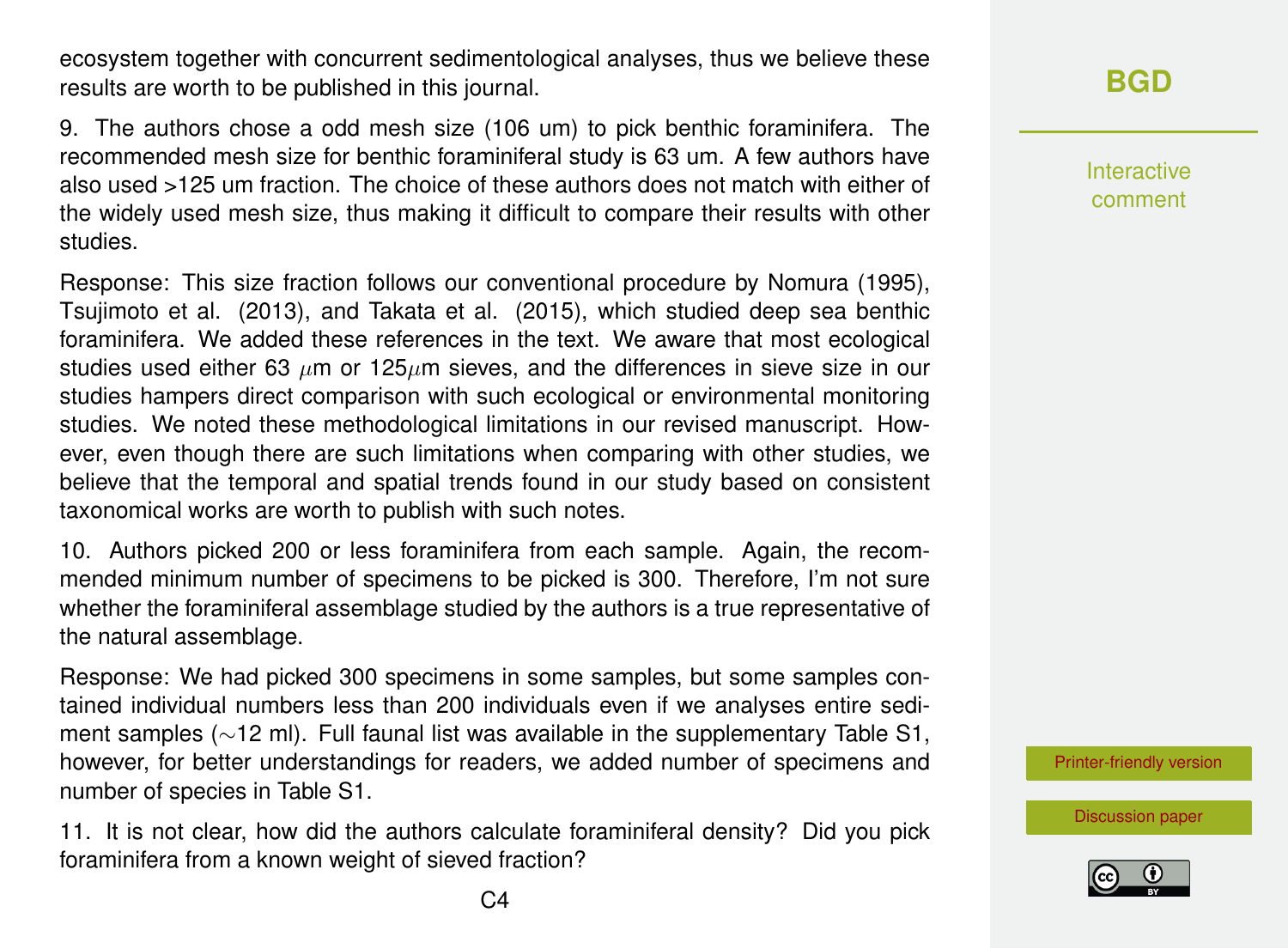Response: We measured the wet weights of sliced subsamples before wet-sieving through a  $63$ - $\mu$ m sieve. We calculated the dried weights of sliced subsamples from the water content obtained from the process of water content analysis (see section 2.2). The foraminiferal density (i.e. number of foraminifera per gram of dry sediment) was calculated from the dried weights of sliced subsamples. We added this explanation in Method.

12. Page 4, Line 4, authors state that they used only those samples that contained >30 individual, for statistical analysis. Does this mean that several samples contained as less as <30 individuals? It is too small a number to draw any meaningful inference from foraminiferal parameters. Please provide the number of specimens picked from each sample.

Response: We added the number of specimens of each sample in supplementary Table S1. We performed statistical analysis only for total assemblage of core 4W-2012 because the others did not contain sufficient specimens. We recalculated Q-mode cluster analysis and diversity index based on the samples containing more than 50 individuals. We also determined the rarefaction diversity  $E(S100)$  (= the expected number of species in samples rarefied to 100 individuals) in addition to the Shannon Index (H) for total assemblage of core 4W-2012. The results from additional analyses showed no obvious change from the previous analyses.

13. Three out of the four cores have a nearly same mud profile, suggesting no evidence of disturbance.

Response: As the reviewer suggested, evidence of disturbance is not obvious from mud content of core 2W-2011 and 2W-2012, but detection of 134Cs in the top 1.5 cm of the cores indicates that this interval was deposited after the FNPP1 accident. Moreover, relative low concentrations of 210Pb in the top 1.5 cm of the cores 2W may indicate that deposition of older sediments derived from seafloor disturbance. The rapid decrease of water content and the very low 210Pb concentrations in core 4W-

## **[BGD](https://www.biogeosciences-discuss.net/)**

Interactive comment

[Printer-friendly version](https://www.biogeosciences-discuss.net/bg-2018-237/bg-2018-237-AC2-print.pdf)

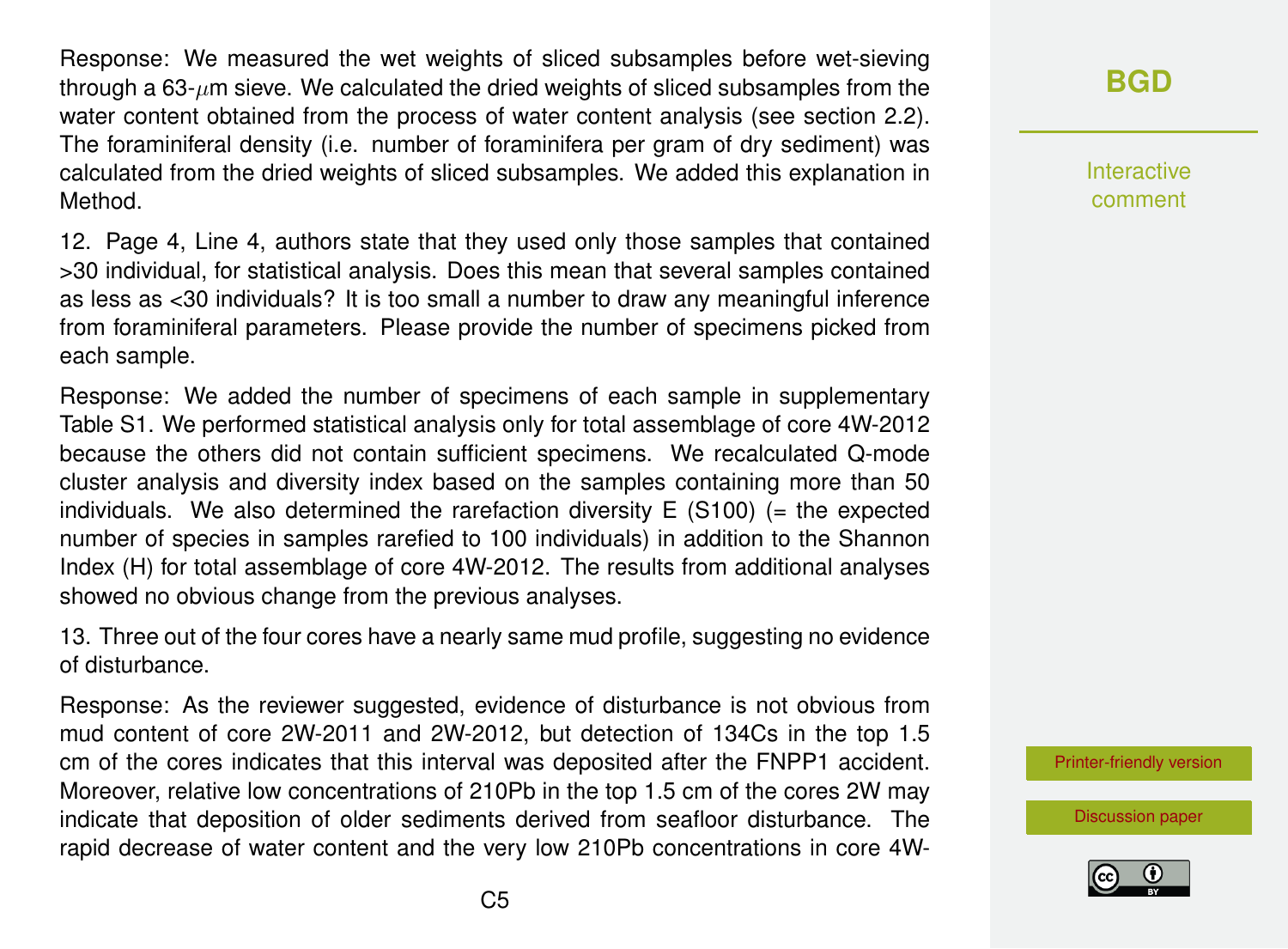2011 suggest that the surface sediments at this site were eroded prior to the sampling.

14. Can the authors provide the details of how far were the cores 4W-2011 and 4W-2012? Both these cores are very close and at nearly same depth (just a difference of <20 m). Why was the 210Pb profile, so drastically different in so closely spaced cores?

Response: We added bathymetric profile at site 4W as supplementary figure (Figure S3). Although cores 4W-2011 and 4W-2012 were collected in the same area, which are ∼550 m away each other, slight locational changes in the canyon should result in different sedimentation environments. Our new supplementary figure S3 showing the bathymetric profile along the two sites clearly shows that 4W-2011 was collected from a steeper slope ( $\sim$ 4°) while 4W-2012 was collected from a gentle slope ( $\sim$ 1°) of the same canyon (Fig. S4). Sedimentation rates can vary greatly even at local scale, in particular at such topographic and hydrographic heterogeneity environments. A flow such as a turbidity current was accelerated by an increase in slope gradient and eroded the surface sediment near 4W-2011. The flow was decelerated by a decrease in the slope gradient and deposited the new turbidite near 4W-2012. As the consequence, the lithology and profiles of radionuclides between the two cores are quite different. We added these description in the text.

15. The water depth of both the cores is nearly same, just 20 m difference. I do not agree with the authors that the slope is so different at these two locations, so as to bring such a big difference in geochemical parameters as well sedimentation rate.

Response: As mentioned above (reply to comment 14), bottom topography differs largely between 2011 and 2012 sites, thus the geochemical parameters and sedimentation rates. Indeed, we originally thought these two cores are collected from comparable environments to track foraminiferal faunal change between 2011 and 2012, because these sites are almost same water depths and located at same canyon axis. However, detailed bathymetric survey and sedimentological analyses revealed that such local topographic change can cause great differences in sedimentation environ-

## **[BGD](https://www.biogeosciences-discuss.net/)**

Interactive comment

[Printer-friendly version](https://www.biogeosciences-discuss.net/bg-2018-237/bg-2018-237-AC2-print.pdf)

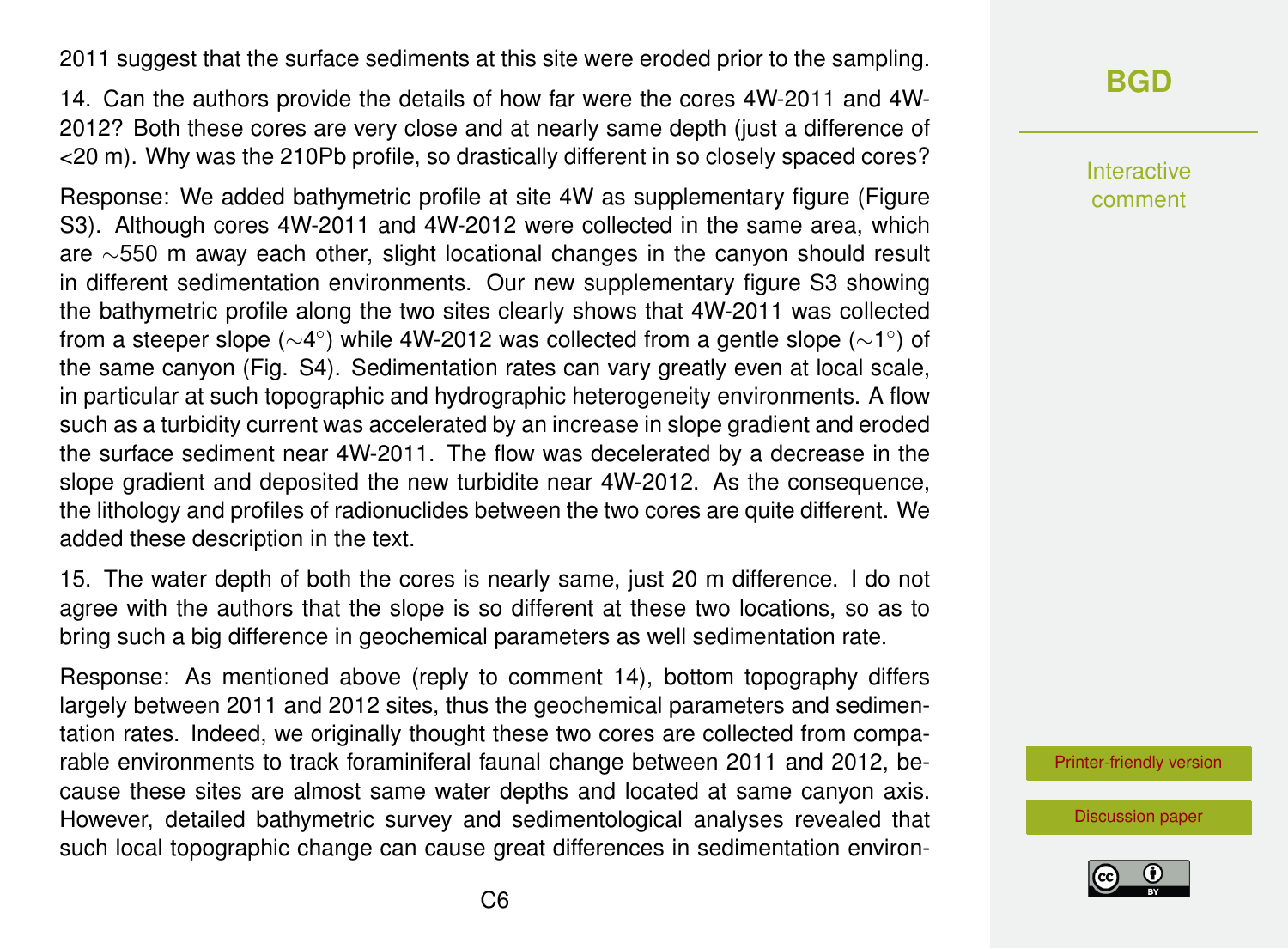ments. We believe this is another important result from our study.

16. Page 7, Line 19. Authors report living benthic foraminifera at much deeper depths and provide a strange explanation? Why this argument is not applicable for the other stained benthic foraminifera? How does the authors rule out the possibility that it is a autochthonous living benthic foraminifera?

Response: As the reviewer pointed out, due to the limitation on staining methodologies different from standard protocols, we deleted these speculations from the text.

17. Page 7, Line 36-37. The authors speculate the effect of productivity on benthic foraminifera. Please confirm it with the Corg in the sediments. In its present form, it is just a conjecture.

Response: We added the TOC value of the 4W-2012 as supplementary table (Table S2), which represents very high TOC concentrations (∼4%) down to 10 cm depth. This TOC concentrations are very high given the water depth is 3600m, strongly support the rapid sedimentation of fresh organic matters. We added these data and descriptions in the text.

Comments in supplement file

Page 1, Line 25. Not clear, please rephrase.

Response: We rephrased as "After the disappearance of many benthic foraminiferal species".

Page 1, Line 29. Please specify, what you mean by faunal change.

Response: We specified as "the opportunistic species".

Page 3, Line 2. Not clear.... did you collect a couple of cores at each station? If so, why?

Response: We collected single core from at each site, from each sampling year, mak-

**[BGD](https://www.biogeosciences-discuss.net/)**

Interactive comment

[Printer-friendly version](https://www.biogeosciences-discuss.net/bg-2018-237/bg-2018-237-AC2-print.pdf)